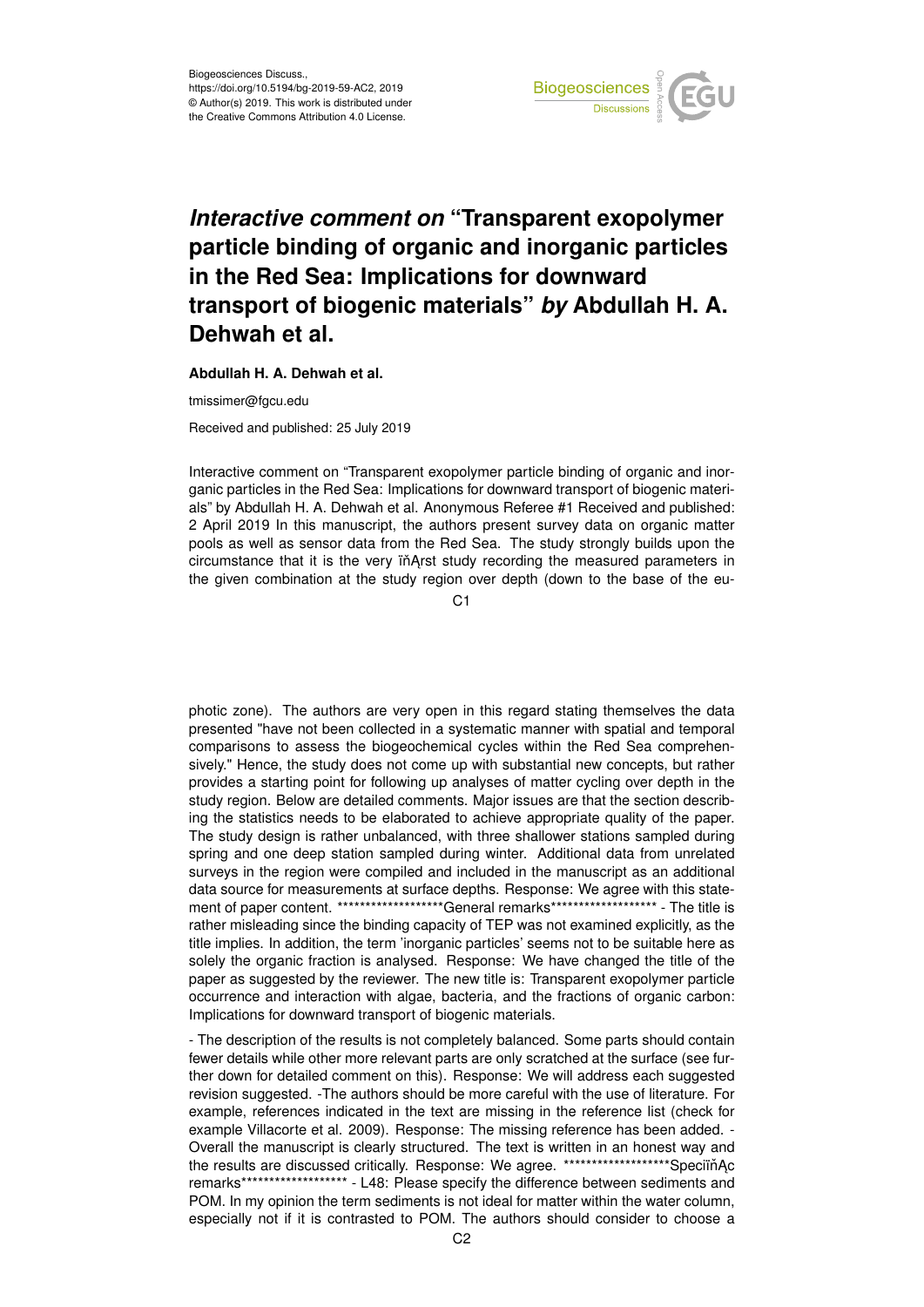different term. Response: We have eliminated the term sediment and revised the sentence to read: "... cycling of nutrients and particulate organic matter (POM) in general." - L55 'some' organic matter: Please be more precise. Response: "some" has been deleted. - Fig.1: Where is site D? The authors should be consistent and add similar labelling as for station A-C. In general, the labelling of sites does not seem optimal. My suggestion is to use different colors for the sites sampled during the present study in contrast to the stations incorporated from previous studies. Response: We have added the missing label for site D on figure 1 and made the previous study location a blue color as suggested. - Fig.2: This in Agure should rather go into the supplementary material, as it is only a technical validation/quality assessment rather than adding to the results of the study. Response: We do not agree that these parameters should be omitted from the text on the paper in that the pH and suspended sediment contribute to binding with TEP and can alter the rate of downward transport. All of the parameter should be shown for completeness. - L223 Overall remark on Section 2.6-Statistical methods: This section is poorly described. How did you deduce statistical signiin Acance from a scatter plot? Besides a p-value also the statistical method applied has to be indicated. Response: This section has been revised as suggested and a new, more advanced statistical analysis has been added. - L229 Overall remark on Section 3- Results: A substantial amount of text in the results is spent on the description of the physical/sensor data. However, these data do not contribute substantially to the following discussion. I would suggest to shorten the respective results section and to remove 'hitchhiking' parameters such as pH, dissolved oxygen and turbidity from Fig.2 and Fig.3. I guess these parameters have been recorded and published for the study region before. Otherwise the authors should put more effort into putting these parameters into context in their discussion. From the TS proïñAles it looks like different water masses could be present, which could have implications for organic matter cycling. In terms of statistics the study is scratching only at the surface. My suggestion is to include further statistical tests evaluating the difference between shallow and deeper water layers. One option would

C3

before example to pool the three stations A-C for a comparison of the different OM parameters at minimal depth against maximal depths. Response: The reviewer may be correct that there appears to be different water masses shown in the site D profile from 0 to 120 m verses 120 to 300 m. However, the location is not far from the coastline and no currents are known to exist in the region to create a second water mass.. - L232 biospherical licor: This aspect could be skipped from my perspective (see comment above). Response: We do not agree and we believe it should remain for completeness. - L244 'a slightly lower salinity gradient': What is the precision of the measurement? I guess the observed variation lies within the methodological range. Please correct me if I am wrong. Response: The precision of the instrument is based on the conductivity, temperature and pressure. The measurement error range for conductivity is  $\pm 0.0003$  S/m, for temperature is  $\pm 0.001$  oC, for pressure is ±o,o15% of full range. - L254 oxygen variability: Was the CTD device 'acclimatised' in the water for several minutes before starting to run the proin Ale in order to avoid methodological biases? Response: The device was properly used based on the recommended standard practices.While on deck the instrument is always stored in water. - Fig.8: The in Agure headers are quite hard too read. The authors should consider to increase the font size. - Overall remark on Figures: The in Agure captions should be more elaborated in order to transport a message. Identical units should be used for all parameters within the same in Agures if applicable. For example in Fig.7 and Fig.8  $\mu$ g/L should be used also for TOC (instead of mg/L) to facilitate comparability across parameters. Response: We have increased the font sizes as recommended added and we changed the TOC values to ug/L. However, the PDF review copy is not to the resolution that would be published in the journal - L368 'highly effective': How do you deïňAne high effectiveness here? Response: The language was changed to read . . .in this study was used in . . . - L410: As you state that TEP is presumably a signiin Acant part of TOC, it would be valuable to also calculate the respective fractions and indicate them in the manuscript (maybe even as an additional in Agure). Response: Since the composition of TEP is known to vary in the extreme, this type